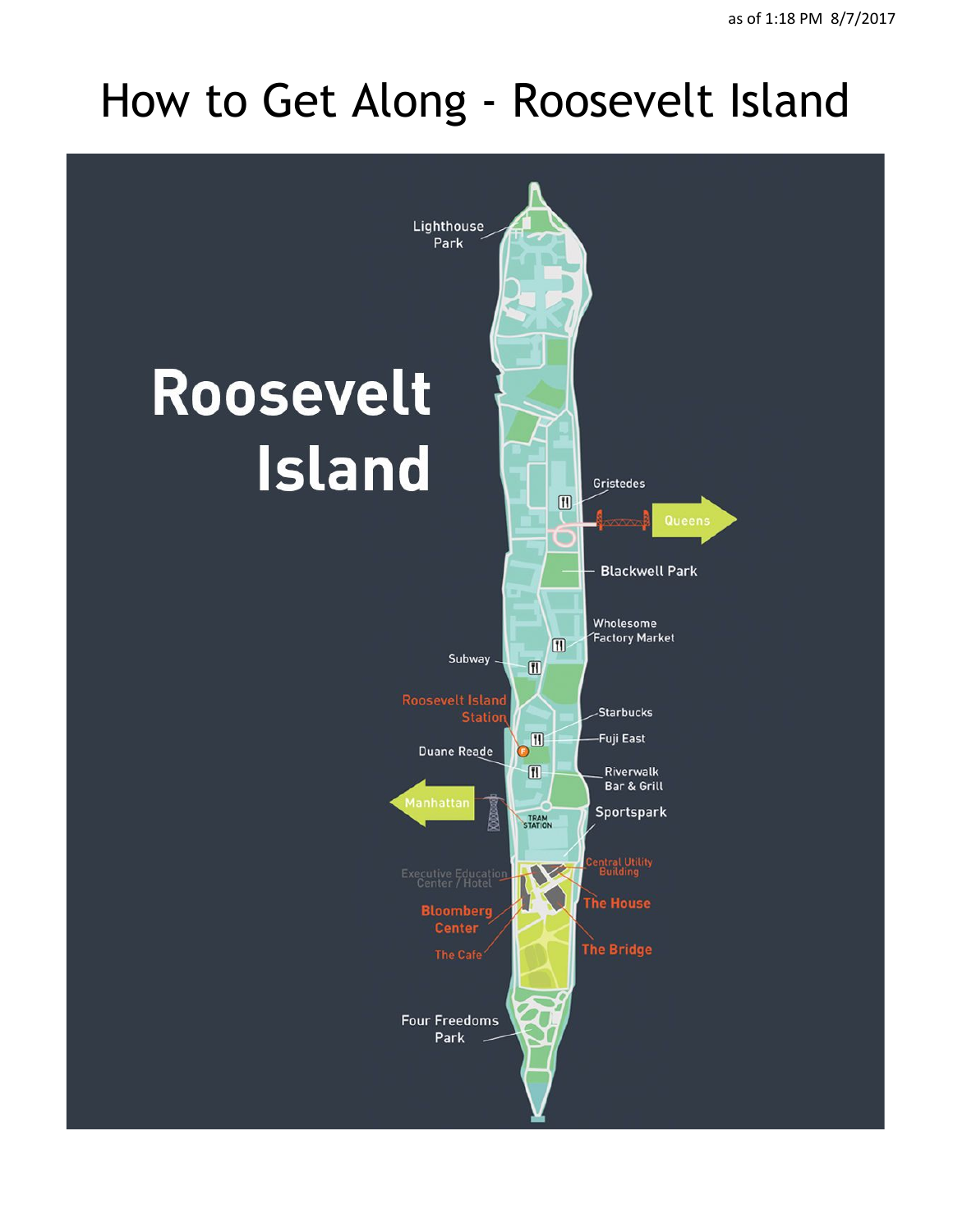# **ROOSEVELT ISLAND**

## **1. [WHERE](https://www.dfa.cornell.edu/travel) TO LIVE AND STAY**

## **★ I'm Only Visiting**<br>Find link above is to the Q

- **-** The link above is to the Cornell travel portal (you will need a Cornell NetID to access the portal).
- **-** In addition, see below a list of hotels with reasonable rates
- **-** Please check hotel rates, as they may fluctuate depending on the time of year.

| <b>Area</b>                            | <b>Hotel</b>                                                 | <b>Address</b>                            |
|----------------------------------------|--------------------------------------------------------------|-------------------------------------------|
|                                        |                                                              | (in distance order from Cornell Tech)     |
| By the Cornell<br>Club / C2C           | <b>The Algonquin Hotel</b>                                   | 59 W 44th St                              |
|                                        |                                                              | New York, NY 10036                        |
|                                        |                                                              | (212) 840-6800                            |
|                                        |                                                              | ** Ask about the Cornell Corporate Rate** |
|                                        | <b>The Roosevelt Hotel</b>                                   | 45 E 45th St                              |
|                                        |                                                              | New York, NY 10017                        |
|                                        |                                                              | 212-661-9600                              |
|                                        | <b>Courtyard by Marriott New York Manhattan/Times Square</b> | 114 W 40th St                             |
|                                        |                                                              | New York, NY 10018                        |
|                                        |                                                              | 212-391-0088                              |
|                                        | <b>Courtyard New York Manhattan/Fifth Avenue</b>             | 3 E 40th St,                              |
|                                        |                                                              | New York, NY 10016                        |
|                                        |                                                              | 212-447-1500                              |
|                                        | <b>The Mansfield</b>                                         | 12 W 44th St                              |
|                                        |                                                              | New York, NY 10036                        |
|                                        |                                                              | 212-277-8700                              |
| By the Tram<br><b>Station in NYC</b>   | <b>Bentley Hotel</b>                                         | 500 E 62nd St                             |
|                                        |                                                              | New York, NY 10065                        |
|                                        |                                                              | $(212) 644 - 6000$                        |
|                                        | <b>Renaissance New York Hotel 57</b>                         | 130 E 57th St                             |
|                                        |                                                              | New York, NY 10022                        |
|                                        |                                                              | (212) 753-8841                            |
| By the F Train - 1<br>stop into NYC    | <b>Affinia Gardens</b>                                       | 215 E 64th St                             |
|                                        |                                                              | New York, NY 10065                        |
|                                        |                                                              | (212) 355-1230                            |
|                                        | <b>Loews Regency New York</b>                                | 540 Park Ave                              |
|                                        |                                                              | New York, NY 10065                        |
|                                        |                                                              | $(212)$ 759-4100                          |
| By Queens - Long<br><b>Island City</b> | <b>Ravel Hotel</b>                                           | 8-08 Queens Plaza South                   |
|                                        |                                                              | Long Island City, NY 11101                |
|                                        |                                                              | (718) 289-6101                            |
|                                        | <b>Z NYC Hotel</b>                                           | 11-01 43rd Ave                            |
|                                        |                                                              | Long Island City, NY 11101                |
|                                        |                                                              | (212) 319-7000                            |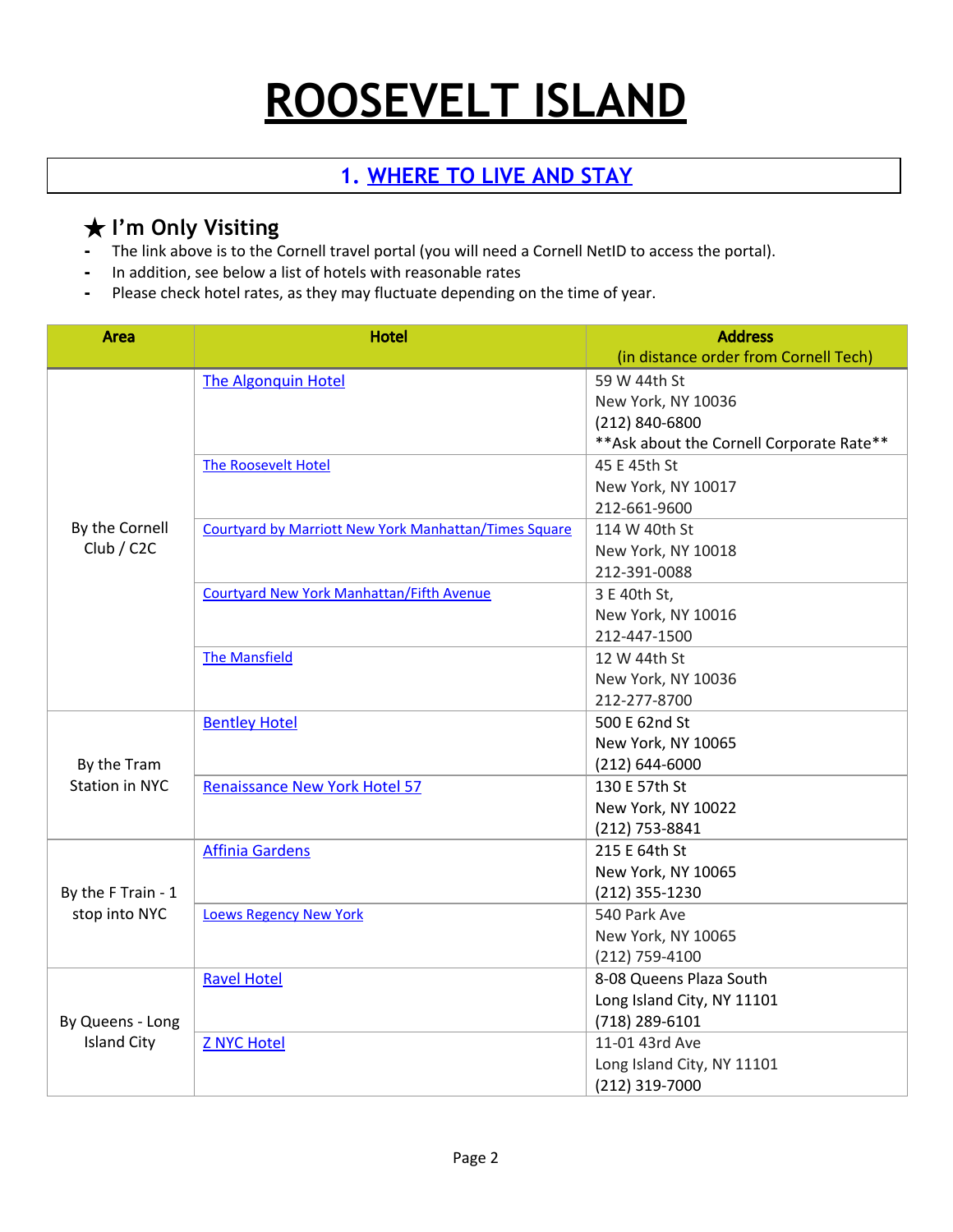## ★ **I Want to be a Roosevelt Islander!**

- **○** The House at [Cornell](http://thehouseatcornelltech.com/) Tech on Roosevelt Island is our on campus housing reserved for Cornell Tech students, faculty, and staff. Apartments are fully furnished, offer great views, and promote a collaborative living and learning environment.
- Off Campus Residences:

| <b>Short Term Stays/Rentals</b> | <b>Long Term Stays/Rentals</b> |
|---------------------------------|--------------------------------|
| <b>AirBNB</b>                   | <b>Craigslist</b>              |
| <b>Sublet</b>                   | <b>Trulia</b>                  |
| <b>Craigslist</b>               | <b>Naked Apartments</b>        |
| <b>Sabbatical Homes</b>         | <b>Zillow</b>                  |
| <b>Street Easy</b>              | Padmapper                      |
| Padmapper                       |                                |

- Roosevelt Island Neighborhood Guides: [Nestseekers,](https://www.nestseekers.com/Guides/Neighborhood/Roosevelt_Island) [Apartments.com](https://www.apartments.com/local/roosevelt-island-new-york-ny/)
- No-Fee apartment rentals: Related [Properties](http://www.relatedrentals.com/apartment-rentals/new-york-city/roosevelt-island) and Naked [Apartments](https://www.nakedapartments.com/nyc/roosevelt-island-apartments-for-rent) offer properties with no fee payment to a real estate broker. Check for fees when browsing and selecting listings on these and other apartment listings sites.
- Unfurnished apartment rentals are available through companies who own and manage entire buildings, through their leasing offices, or through brokers/real estate agents who handle private apartments. The latter charge a hefty fee for their service.
- Consider the commute to the Cornell Tech campus when choosing a place to live.
- Potential areas to consider for more reasonably priced options:
	- Long Island City
	- Queens (especially anywhere on the F line)
	- Manhattan between 110th Street and Harlem
	- Brooklyn (preferably near the F line)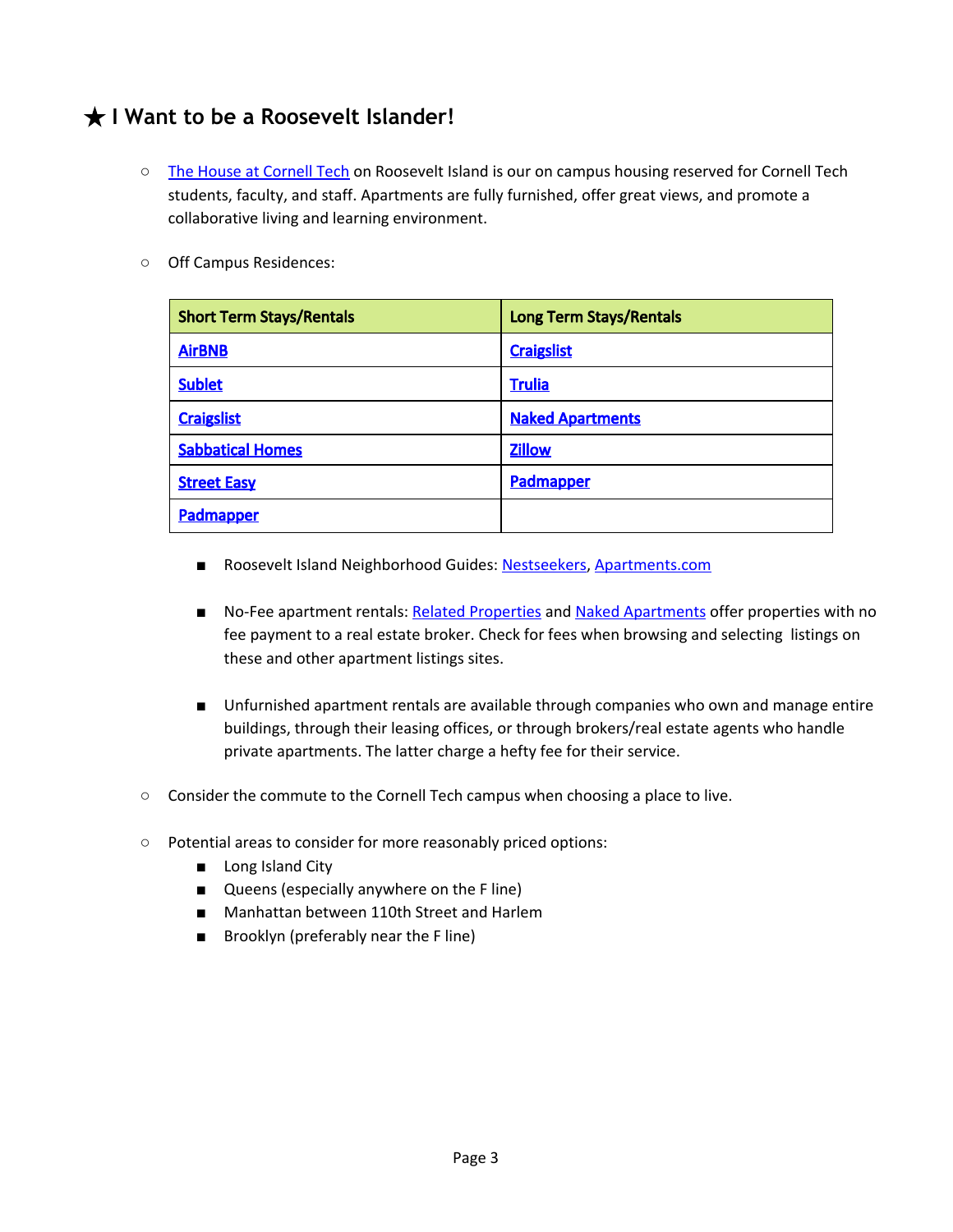## **2. HOW DO I GET TO & AROUND ROOSEVELT ISLAND?**

- [Subway](http://web.mta.info/maps/submap.html) is the easiest, fastest, and cheapest way to get to Roosevelt Island.
	- Take the F train to the "Roosevelt Island" stop.
	- Current one-way fare is \$2.75. An Unlimited Ride MetroCard is \$121.00 for 30 Days and \$32.00 for 7 Days. Single ride tickets are \$3.00.
- The [Tram](https://rioc.ny.gov/tramtransportation.htm) is a fun way to travel to Roosevelt Island from Manhattan.
	- Take the Tramway Car at 59th Street & Second Avenue Station (travel time is 4-5 minutes). Exit at Tramway Station on Roosevelt Island.
	- Current one-way fare is \$2.75. An Unlimited Ride MetroCard is \$121.00 for 30 Days and \$32.00 for 7 Days. Single ride tickets are \$3.00.
	- Click here to view a copy of the Tram [Schedule](https://rioc.ny.gov/pdf/TramBusSched.pdf) (pg 1)
- The **[Astoria](https://www.ferry.nyc/routes-and-schedules/route/astoria/) route of the NYC Ferry coming Tuesday, August 29 2017,** offers a great new transportation option for commuters.
	- Current one-way fare is \$2.75. A 30-Day pass is \$121.00.
	- The route will connect Roosevelt Island to Astoria, Long Island City, Midtown East, and Wall Street.
- The [Red](https://rioc.ny.gov/bustransportation.htm) Bus operates in and around Roosevelt Island and is FREE to ride
	- Click here to view a copy of the Red Bus [Schedule](https://rioc.ny.gov/pdf/TramBusSched.pdf) (pg 2)
- [Q102](https://bustime.mta.info/m/?q=Q102) MTA Bus (Roosevelt Island, Manhattan, Astoria, Queens) is another option within the Island and from other boroughs.
	- Click here to view a copy of the Bus Schedule (Specific to [Roosevelt](https://rioc.ny.gov/pdf/SouthtownBusRoute.pdf) Island)
	- Click here to view a copy of the Full Bus [Schedule](http://web.mta.info/busco/schedules/q102cur.pdf)
- [Driving](https://rioc.ny.gov/transportation.htm#directions-by-car) is another way to and around the Roosevelt Island. You can find Parking at the [Motorgate](https://rioc.ny.gov/parking.htm) Garage located on 688 Main Street, Roosevelt Island.
- The Island is 2 miles in length, so **walking** is a great option for getting around the Island.

## 3. ROOSEVELT ISLANDS INS AND OUTS

### ★ **Roosevelt Island Guides**

- NYC Go's Guide to [Roosevelt](http://www.nycgo.com/venues/roosevelt-island) Island
- [Timeout's](https://www.timeout.com/newyork/manhattan/roosevelt-island-nyc) Guide to Roosevelt Island

### ★ **General Roosevelt Island Info**

○ RIOC (Roosevelt Island Operating [Corporation\)'s](https://rioc.ny.gov/) website is a great resource for all things Roosevelt Island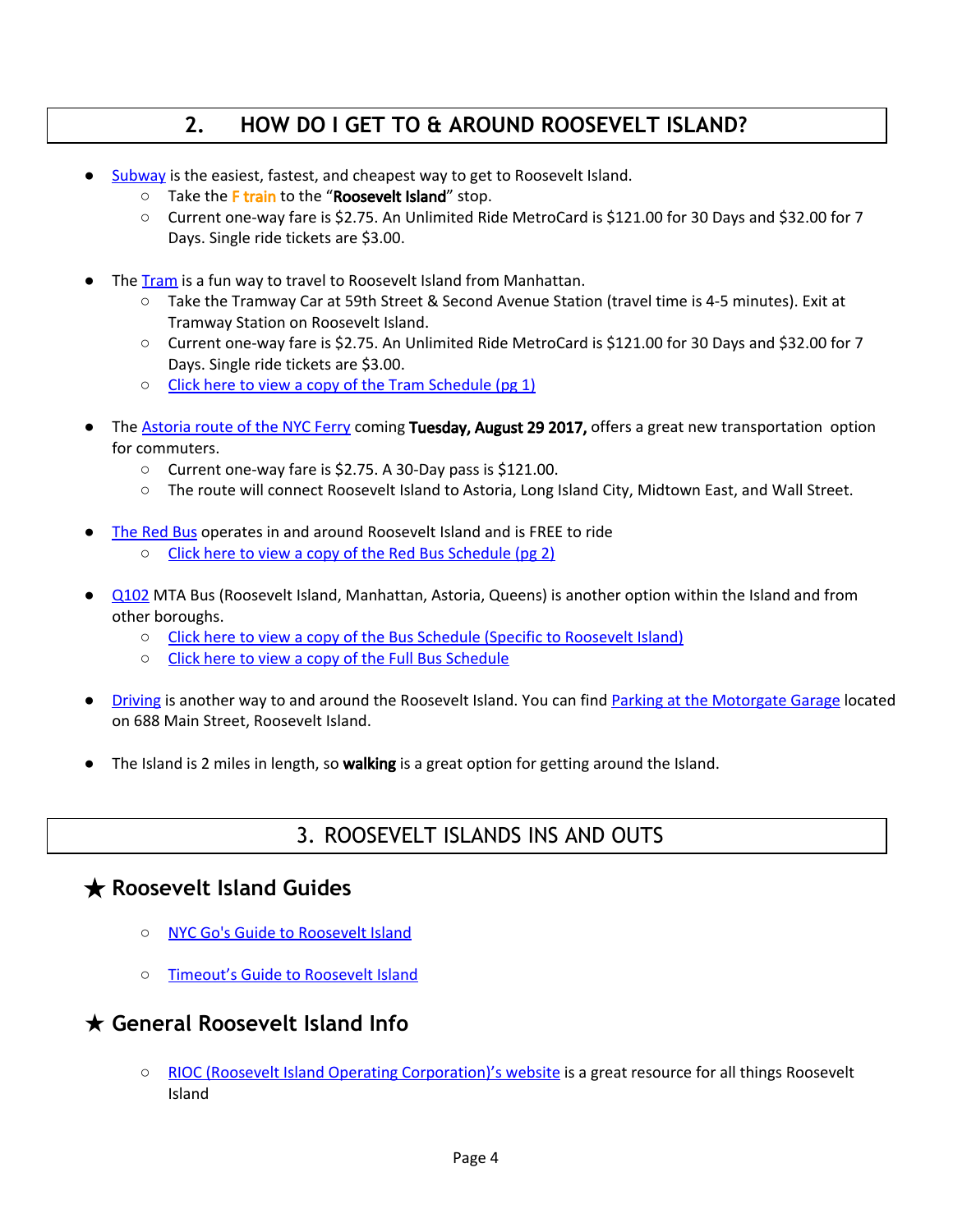## ★ **Eat & Shop**

- **○** Groceries
	- [Gristedes](http://www.gristedes.com/) 686 Main St Supermarket
	- [Wholesome](http://www.wholesomefactorynyc.com/) Factory Market 530 Main St Organic groceries, deli, bakery, and pizza counter

#### ○ Eateries

- Cornell Tech Cafe 2 West Loop Road On campus dining
- [Riverwalk](http://www.riverwalkbarandgrill.com/dinner-entree-menu/) Bar & Grill 425 Main St Lunch dinner, full bar, deli, brunch on the weekends
- [Neapolitan](http://www.neapolitanexpress.com/) Express (Food Truck) Main St. usually near Roosevelt Island Subway Station
- Piccolo Trattoria 455 Main St Italian cuisine, pizza with gluten-free options
- Fuji [East](http://www.fujieast.com/) 455 Main St Japanese cuisines including sushi, teriyaki, udon, and tempura
- Subway 513 Main St Sandwiches and Salads
- **○** Coffee Shops
	- Starbucks 455 Main St Coffee, lattes, teas, beverages, and pastries.

#### **○** Pharmacy

■ Duane Reade - 425 Main St - Drugstore / Pharmacy

#### ★ **Sports and Recreation**

○ The [Sportspark](https://rioc.ny.gov/Sportspark.htm) on Roosevelt Island offers a swimming pool, basketball court, ping pong room, and low cost fitness classes.

### ★ **Banks in the Immediate Area**

- **○** Roosevelt Island
	- [Amalgamated](https://www.amalgamatedbank.com/) Bank 619 Main St, New York, NY 10044 (On Roosevelt Island)
- Manhattan near "Lexington Av 63 St" the first stop off of the F Train into Manhattan
	- [Chase](http://www.chase.com/) 770 Lexington Ave, New York, NY 10021
	- Bank of [America](http://www.bankofamerica.com/) 1107 3rd Ave, New York, NY 10065
	- [Citibank](http://www.citibank.com/) 757 Madison Ave, New York, NY 10065
	- [HSBC](http://www.hsbc.com/) 131 E 57th St, New York, NY 10022
	- [Capital](http://www.capitalone.com/) One 502 Park Ave, New York, NY 10022
	- TD [Bank](http://www.tdbank.com/) 500 Park Ave, New York, NY 10022